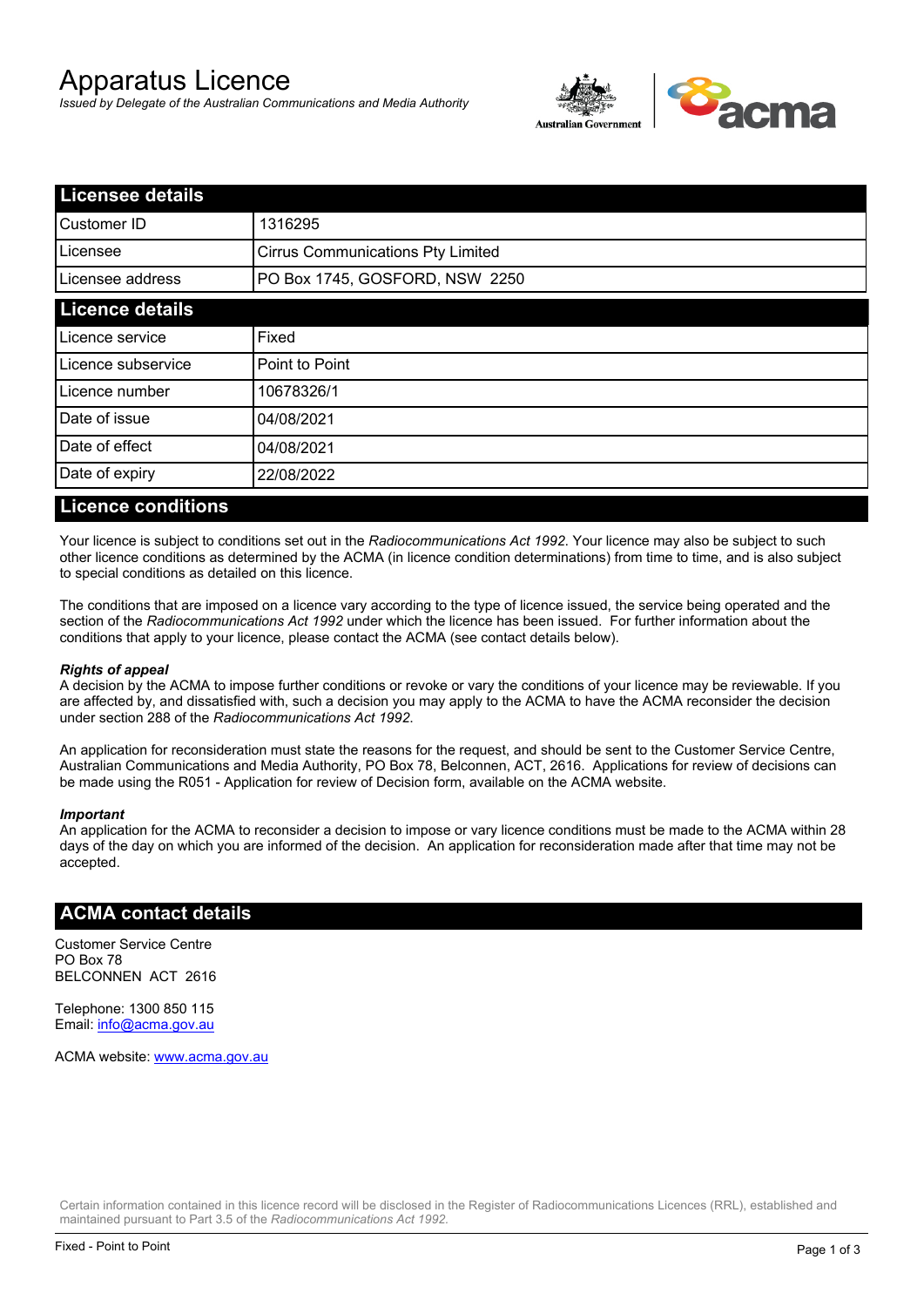# **Advisory Notes applying to licence no.: 10678326/1**

Conditions applicable to the operation of Point to Point station(s) authorised under this licence can be found in the Radiocommunications Licence Conditions (Apparatus Licence) Determination and the Radiocommunications Licence Conditions (Fixed Licence) Determination, the 'fixed licence lcd'. Copies of these determinations are available from the ACMA and from the ACMA home page (www.acma.gov.au).